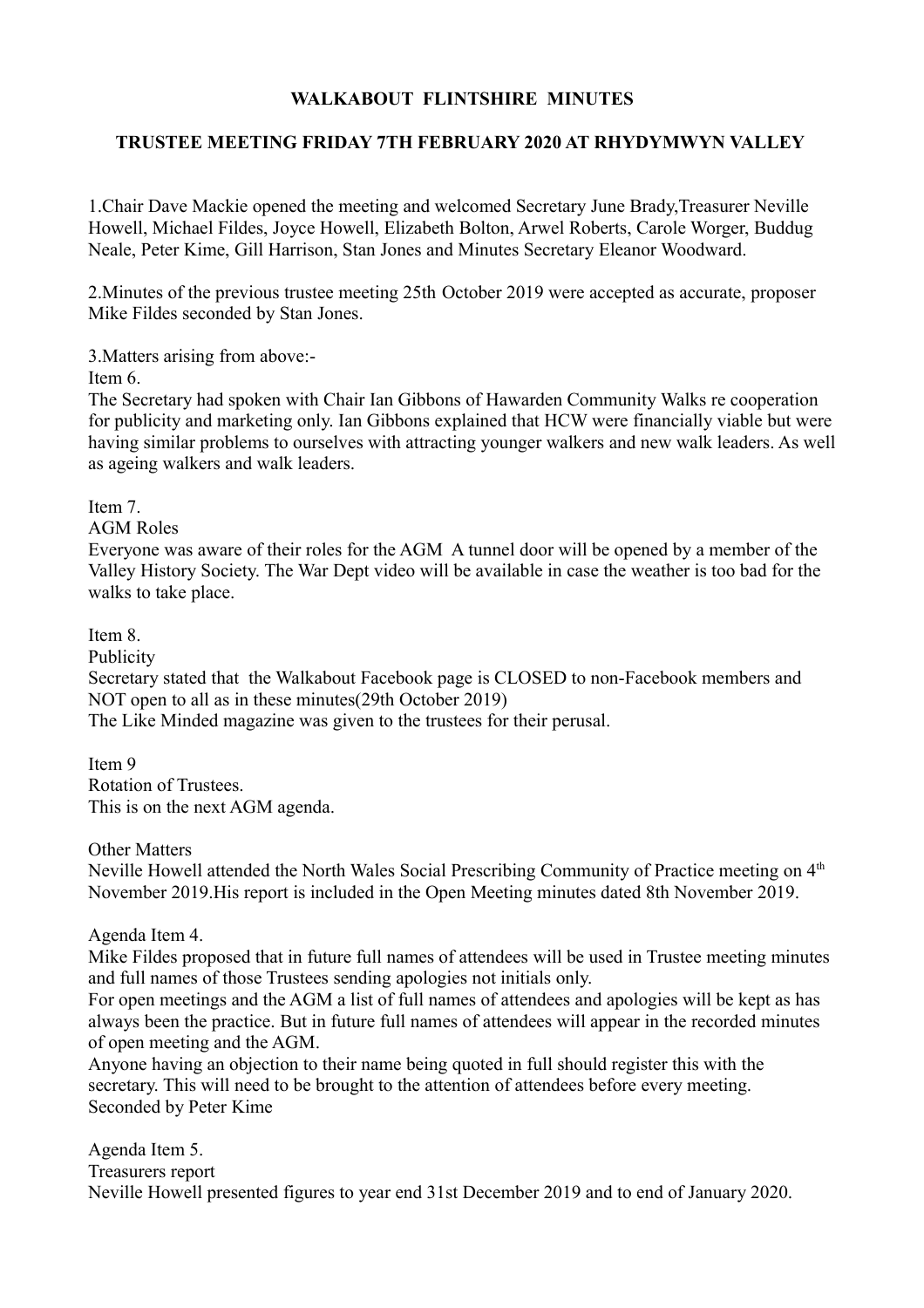The balance of available funds is £9557.81

Chair Dave Mackie and Secretary June Brady suggested that the end of financial year figures ie 31st December 2019 be independently verified before the AGM. This being advisory as our reporting period for the Charity Commission was changed in 2018.

Agenda Item 6

Quarterly returns Oct 1st to Dec 31st 2019

214 walks 2946 walkers 18 new walkers

Annual figures for 2019

730 walks 15347 walkers 113 new walkers

It was agreed that these figures should go on social media and be put out as a press release.

Agenda Item 7.

Resignations-updates

A walk leader of long standing had resigned for personal reasons from leading at both the Talacre and Melrose walks. A card of thanks had been sent and appreciation was shown by walkers before a walk at those locations.

As minuted in Nov 8th minutes new leaders are needed at Talacre. At the next walk leader training course in April 2020 a request for volunteers to lead here will be made.

When sending out the AGM agenda, June Brady will again ask trained walk leaders whether they are still actively leading or assisting on walks and for programme updates. It had been noted that there had been some changes to the programme from the 31st December 2019 update.

Agenda Item 8

Risk Assessment.

Peter Kime asked Neville Howell whether risk assessment for insurance purposes was done for all walks and whether it was done regularly. Also Peter Kime asked for a description of dynamic risk assessment.

Neville Howell said that all his walks were risk assessed in line with the New Walk Leader Manual guidelines and the Guidelines for walk leaders. These are both given to new walk leaders on the training days and the Guidelines for walk leaders are on the Walkabout Flintshire web site. There had been written assessments done originally.

June Brady, Buddug Neale and Neville Howell all agreed that dynamic risk assessment was done at the time of the walk It took into consideration the weather,terrain and knowledge of the walkers ability which might mean a change of route to be decided at that moment in time.

Peter Kime said he was happy that his question had been answered to his satisfaction.

Agenda Item 9

Website pictures

 Mike Fildes proposed that the photographs from charity, joint and anniversary events together with those taken on other walks by walkers themselves are kept. This is irrespective of how old they are, as they are good PR material and the social events are kept for a month only.

He said he will take the dates off the old photographs that are being kept.

More photographs were needed for the website to represent in town walks. Perhaps Facebook photographs could go on the website.

However he said he was concerned about the implied permission given by all the people in the photographs. He said that at the time of taking the photograph people should be aware that they have given permission for their image to appear on the website or on Facebook.

This instruction will be added to the Guidelines for the Conduct of walks for walk leaders.

Agenda item 10 Marketing materials